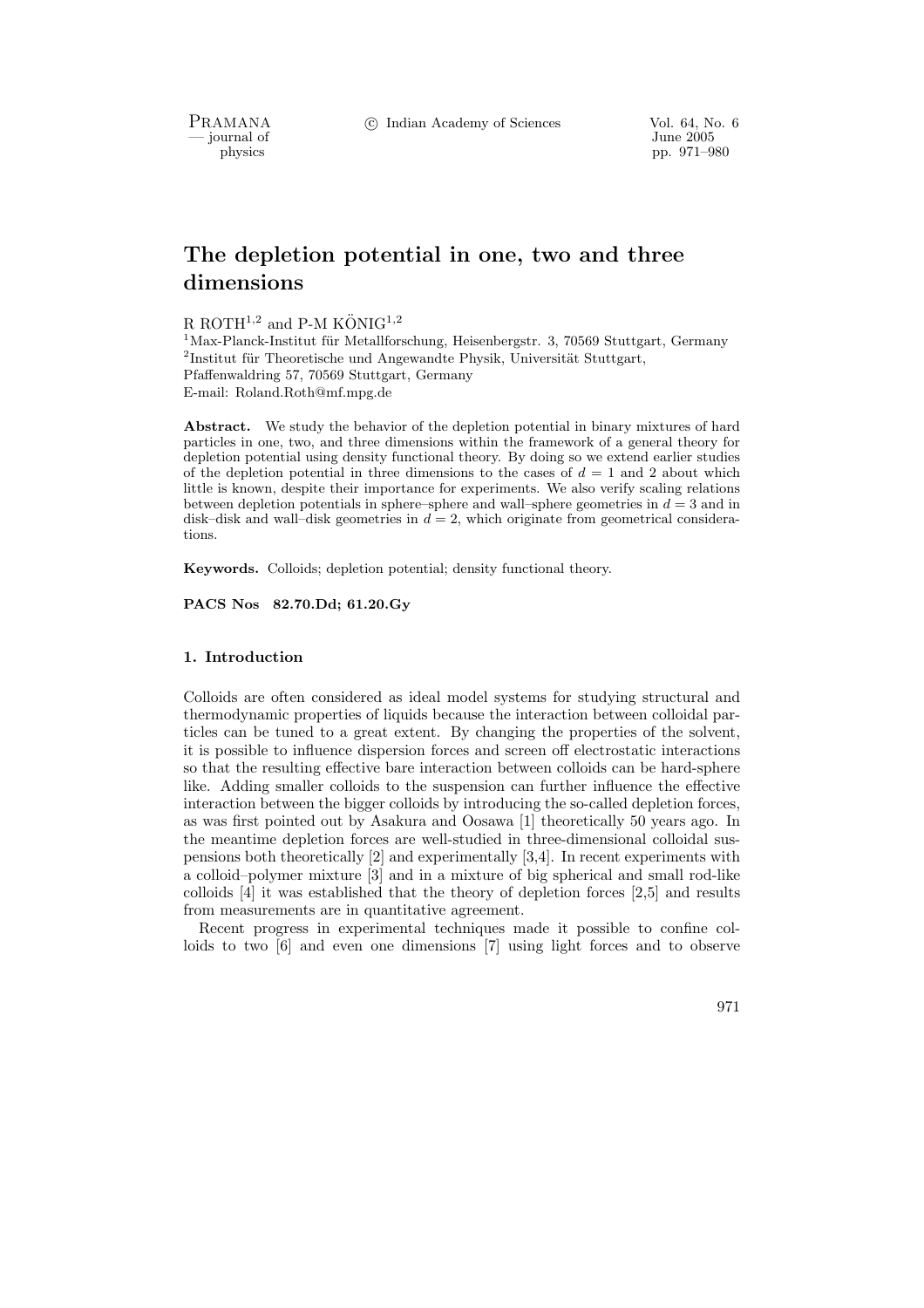the particles with video microscopy. This development opens the opportunity to also study depletion forces in one and two dimensions. Theoretical work, however, focused so far mainly on the three-dimensional case, with the exception of ref. [8] where depletion forces in  $d = 2$  were studied using integral equations and simulations.

Here we want to fill the gap and present a study of the depletion potential in one, two and three dimensions within the same approach. This allows us to understand which features are common to all cases and which are special. In  $d = 1$  we obtain the exact depletion potential which can help to understand better some characteristics in two and three dimensions, where results can be obtained only numerically from approximate theories. In §2 we present our general theoretical approach to depletion potentials [2] and specify the density functionals we apply in one and two dimensions, since they are lesser known than their three-dimensional counterpart. Our results are presented in §3. We conclude with a discussion in §4.

#### 2. Theory

We follow the general approach [2] to depletion potentials between two big particles in a sea of small ones using the potential distribution theorem [9,10] within the framework of density functional theory. To this end we require a density profile of small particles around a single big one and a density functional for the intrinsic excess free energy  $\mathcal{F}_{\text{ex}}^{(d)}[\{\rho_i\}]$  for a mixture [2] in d dimensions. The depletion potential is then given by  $[2]$ 

$$
\beta W^{(d)}(\mathbf{r}) = \lim_{\rho_b \to 0} (c_b^{(1)}(\mathbf{r} \to \infty) - c_b^{(1)}(\mathbf{r})),\tag{1}
$$

and  $c_b^{(1)}(\mathbf{r}) = -\beta \delta \mathcal{F}_{\text{ex}}^{(d)}/\delta \rho_b(\mathbf{r})$  is the one-body direct correlation function, and  $\beta =$  $1/(k_BT)$ . In the present study we are interested in mixtures of hard particles with radius  $R$  in three, two and one dimensions, which are named spheres, disks and rods, respectively. In all three cases,  $d = 1, \ldots, 3$ , the structure of  $\mathcal{F}_{ex}^{(d)}$  is given by

$$
\beta \mathcal{F}_{\text{ex}}^{(d)}[\{\rho_i\}] = \int d\mathbf{r} \ \Phi^{(d)}(\{n_{\alpha}^{(d)}\}), \tag{2}
$$

where the excess free energy density  $\Phi^{(d)}$  is a function of weighted densities

$$
n_{\alpha}^{(d)}(\mathbf{r}) = \sum_{i} \int \mathrm{d}\mathbf{r}' \rho(\mathbf{r}') w_{\alpha,i}^{(d)}(\mathbf{r}, \mathbf{r}'), \tag{3}
$$

and  $i = 1, \ldots, N$  counts the components.

The exact one-dimensional functional due to Percus [11] and Vanderlick [12] is given by

$$
\Phi^{(1d)} = -n_0^{(1d)} \ln(1 - n_3^{(1d)}),\tag{4}
$$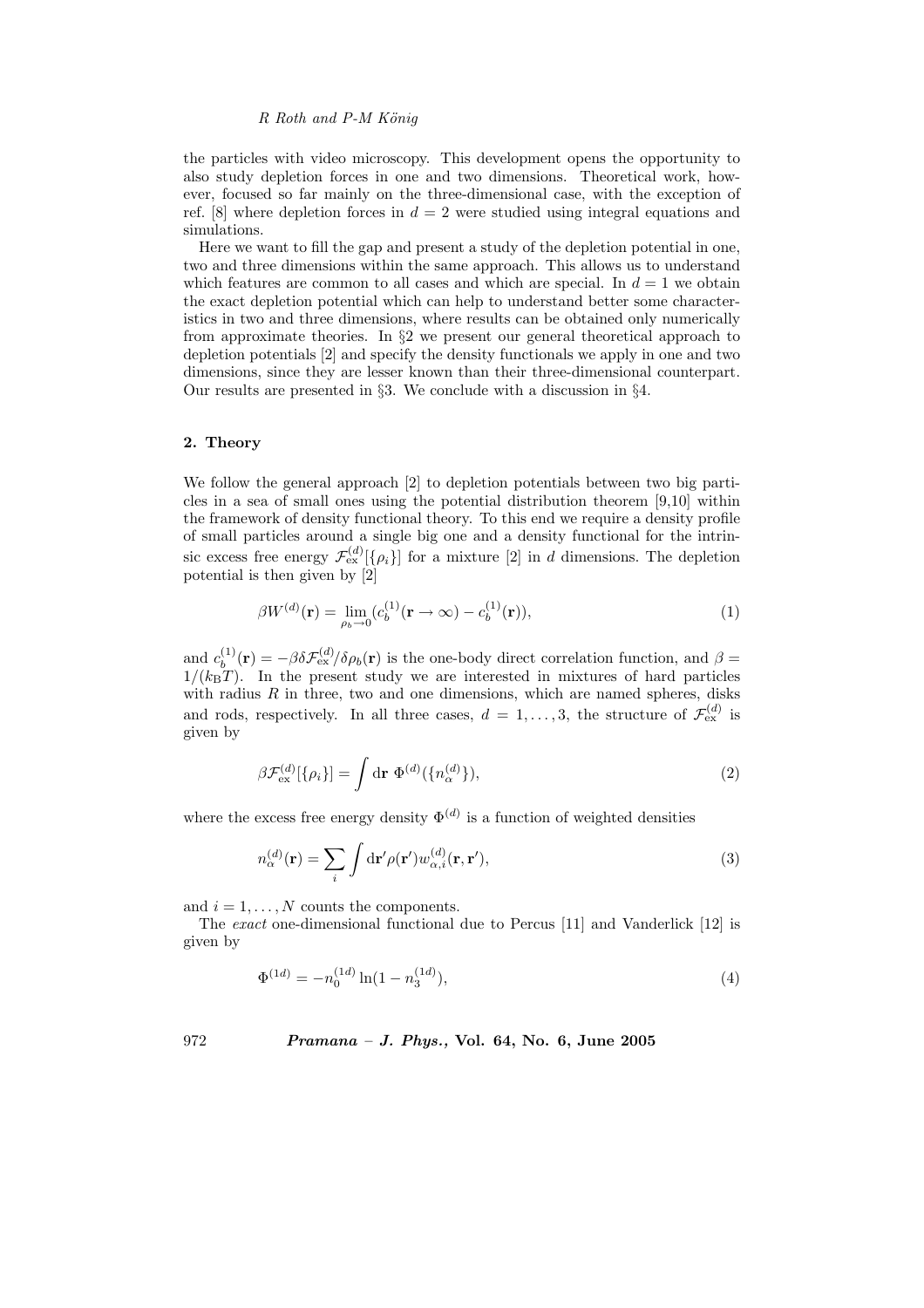## Depletion potential in  $d = 1, 2,$  and 3

with the corresponding weight functions  $w_{0,i}^{(1d)}(x) = [\delta(x - R_i) + \delta(x + R_i)]/2$  and  $w_{3,i}^{(1d)}(x) = \Theta(|R_i - x|)$ . This form of the excess free energy inspired Rosenfeld [13] to formulate a density functional for a hard-sphere mixture in  $d = 3$ , which he later adapted to the case of hard-disk mixtures in  $d = 2$  [14]. Because these functionals use weight functions that depend on the fundamental geometrical measures of individual particles they are also known as fundamental measure theory (FMT).

In two dimensions we use the FMT functional of ref. [14]

$$
\Phi^{(2d)} = -n_0^{(2d)}\ln(1 - n_3^{(2d)}) + \frac{n_2^{(2d)}n_2^{(2d)} - n_2^{(2d)}\cdot n_2^{(2d)}}{4\pi(1 - n_3^{(2d)})},\tag{5}
$$

with three scalar weight functions  $w_{3,i}^{(2d)}(r) = \Theta(R_i - r)$ ,  $w_{2,i}^{(2d)}(r) = \delta(R_i - r)$ ,  $w_{0,i}^{(2d)}(r) = w_{2,i}^{(2d)}(r)/(2\pi R_i)$  and one vectorial weight function  $\mathbf{w}_{2,i}^{(2d)}(r) = \mathbf{r}/r\delta$  $(R_i - r).$ 

In three dimensions we use the so-called White-Bear version of FMT [15,16] which improves the original version of FMT by Rosenfeld [13] as it enforces the accurate MCSL equation of state [17] and hence improves the predictions of the functional especially at high packing fractions over those from the original version of FMT. For details on that functional we refer the reader to refs [15,16].

Combining eqs  $(1)$ – $(3)$ , we can write the depletion potential for FMT functionals as

$$
\beta W^{(d)}(\mathbf{r}) = \sum_{\alpha} \int \mathbf{r}' \left[ \left( \frac{\beta \partial \Phi^{(d)}}{\partial n_{\alpha}^{(d)}} \right)_{\mathbf{r}'} - \left( \frac{\beta \partial \Phi^{(d)}}{\partial n_{\alpha}^{(d)}} \right)_{\infty} \right] w_{\alpha, b}^{(d)}(\mathbf{r}', \mathbf{r}), \quad (6)
$$

which was used to great effect in  $d = 3$  for additive [2] as well as for non-additive [18] spheres. Here we want to extend this study to the one- and two-dimensional cases and study which features of the depletion potential, in all dimensions, are common and those that are special to one particular case.

## 3. Results

The first step in obtaining the depletion potential is the calculation of the density profile of small particles at a given number density  $\rho$  around a single fixed big one with radius  $R_b$ . This step is important and allows us to test the accuracy of the functional as well as that of the numerics. In  $d = 1$  the functional is exact and the required numerics is rather simple. So we do not report details about the density profile here but merely mention one peculiarity in  $d = 1$ , namely that the external potential acting on the small particles originating from fixing a small or a big particle or from a hard wall is the same except for a trivial shift along the x-axis. Hence,  $\rho^{(1d)}(x)$  is independent of the size of the big particle.

Density profiles in three dimensions obtained from FMT are well-studied [2,15,19] and so we focus here on the two-dimensional case for which little is known about the accuracy of the FMT density functional of ref. [14] with the exception of a

Pramana – J. Phys., Vol. 64, No. 6, June 2005

\n
$$
973
$$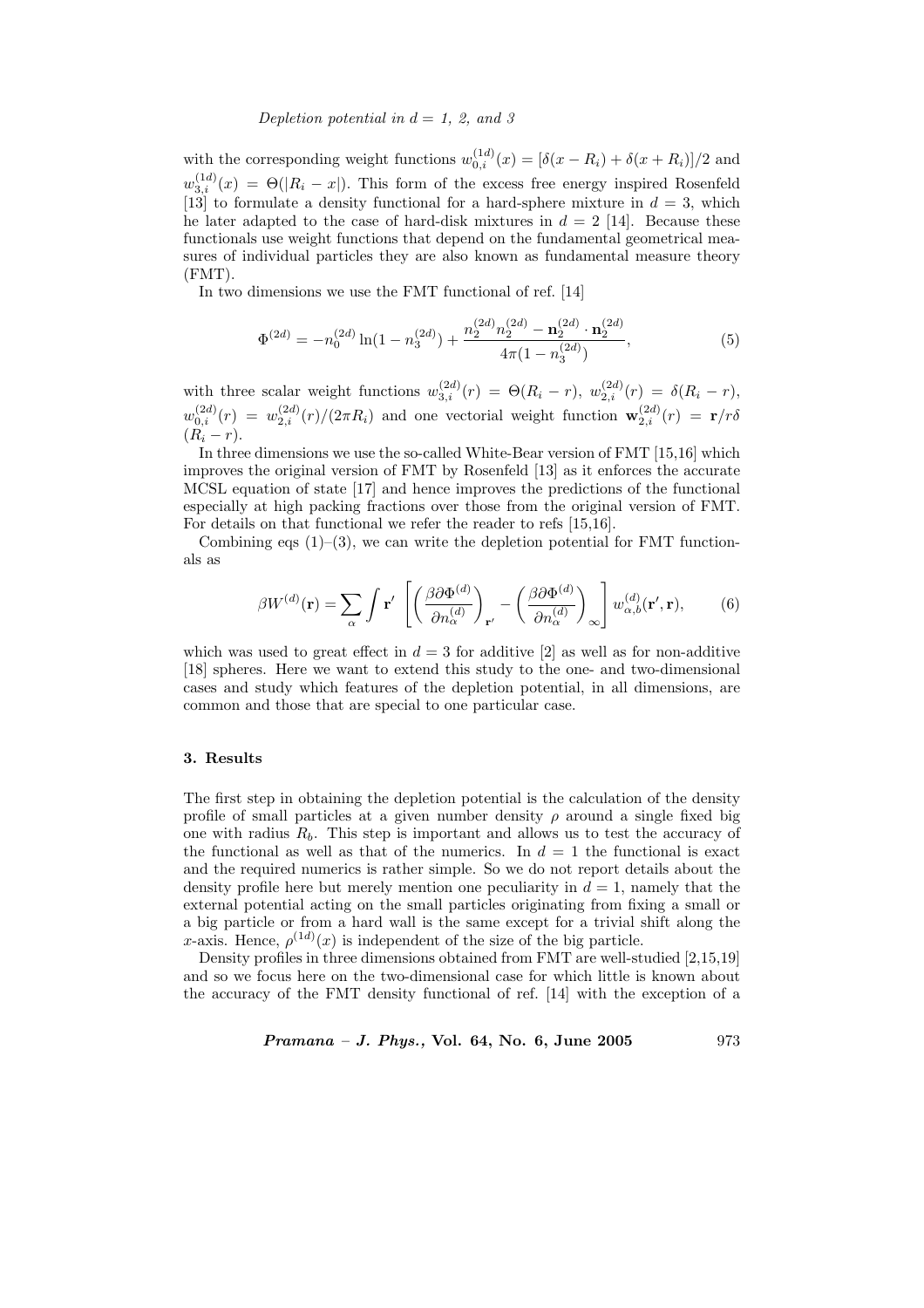comparison between density profiles from DFT with those from simulations inside a circular cavity in ref. [20].

We perform calculations of the density profile of a fluid of small disks,  $\rho^{(2d)}(r)$ , around a single big disk with radius  $R_b$  fixed at the origin as a function of the packing fraction  $\eta^{(2d)} = \rho R^2 \pi$  and  $R_b$ . We established that our DFT program satisfies accurately the contact sum-rule [10,21] that relates the density of small disks in contact with the big disk  $\rho_c^{(2d)}$ , which is a microscopic quantity, with thermodynamic quantities of the fluid. In our particular case the contact sum-rule reads

$$
\rho_c^{(2d)} = \beta p + \frac{\beta \gamma (R_b + R)}{R_b + R} + \left. \frac{\partial \gamma (R)}{\partial R} \right|_{R=R_b + R},\tag{7}
$$

where  $\beta p$  is the equation of state that underlies the functional and we use the twodimensional 'surface tension'  $\gamma \equiv (\Omega + pV)/A$  with definitions of the 'volume' V (the surface area available to the centers of the small disks) and the surface 'area' A (the circumference of a disk with radius  $R_b + R$ ) corresponding to a dividing surface at the position where the density profile jumps. This test ensures that the numerical implementation of DFT is self-consistent and accurate. In order to test the accuracy of the functional we perform canonical Monte-Carlo simulations to determine the density profiles of a one-component hard-disk fluid around a single big disk. Our results for different values of  $\eta^{(2d)}$  and  $R_b = 3R$  are shown in figure 1. We find that the



Figure 1. Density profiles of a fluid of hard disks around a single fixed big disk with radius  $R_b = 3R$  as obtained from DFT (lines) and from canonical Monte-Carlo simulations (symbols) at two packing fractions  $\eta^{(2d)} = \rho R^2 \pi$ . Close to contact the agreement is very good, however,  $2R$  away from contact the present DFT over-emphasizes the cusp in the density profile. The overall agreement between both results is good.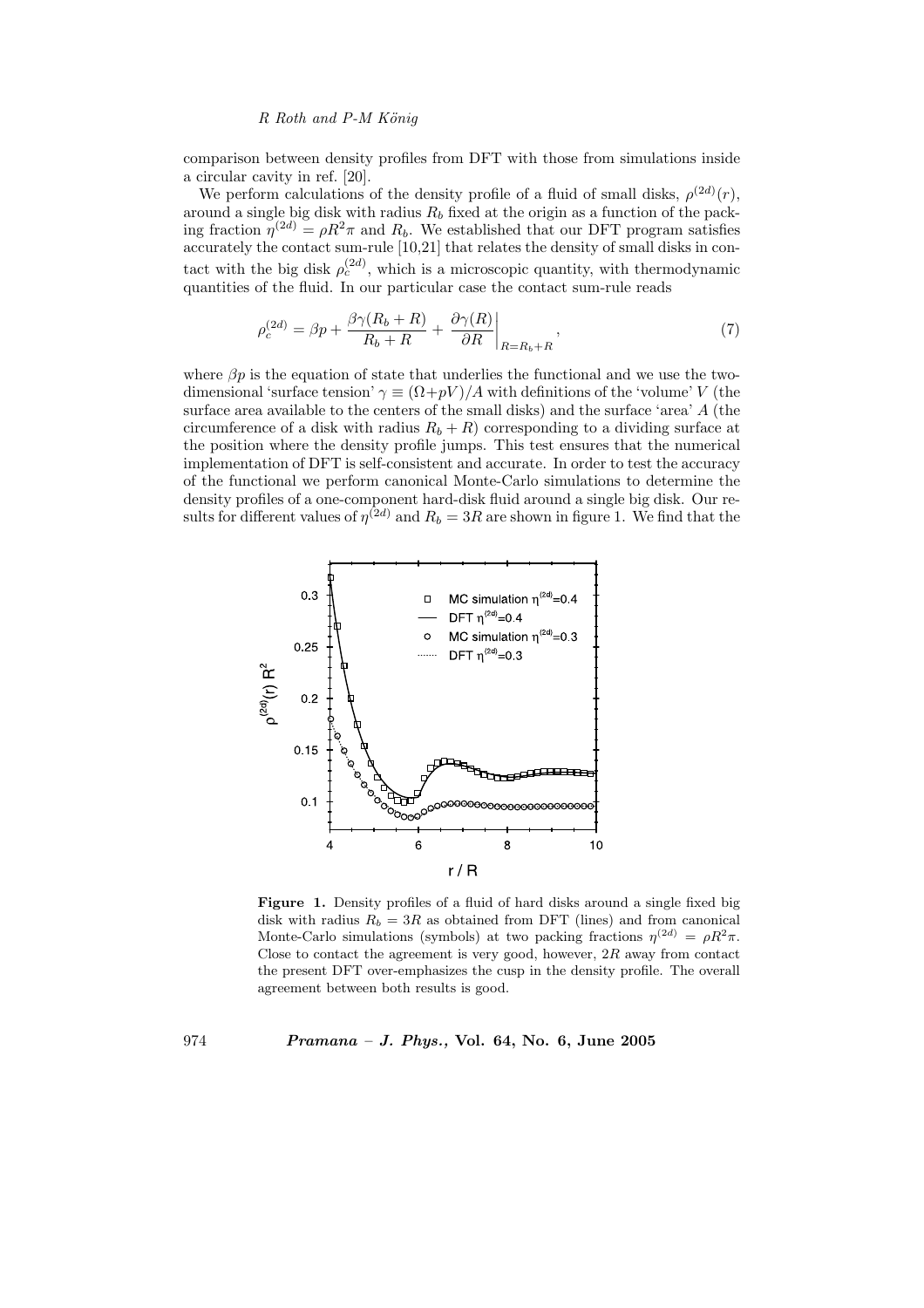Depletion potential in  $d = 1, 2,$  and 3

overall agreement between DFT results and those from simulations is good. Close to contact the agreement is especially good. The density profiles obtained from DFT systematically over-emphasize the cusp at  $r = R_b + 2R$  away from contact. This might have to do with the fact that in two dimensions the Mayer-f bond cannot be deconvolved exactly with a finite number of weight functions [14], a point that should be further investigated in the future. It is interesting to note that density profiles in  $d = 2$  depend only weakly on curvature and reach the planar limit rather quickly.

Now we turn to our results on depletion potentials. We start with the onedimensional case for which the exact DFT, eq. (4), allows us to calculate the exact depletion potential [22], which we show in figure 2 for various values of the packing fraction  $\eta^{(1d)} = \rho 2R$ . Note that in one dimension the depletion potential is independent of the size ratio  $q = R/R_b$  so that  $\eta^{(1d)}$  is the only parameter. From the exact expression for the depletion potential we can specify two important properties of the depletion potential in closed form, namely the contact value

$$
\beta W_0^{(1d)} = \beta W^{(1d)}(h=0) = \ln(1 - \eta^{(1d)}),\tag{8}
$$

which is always negative for  $\eta^{(1d)} > 0$ , and the height of the repulsive potential barrier  $\Delta W_r$  [23], which in  $d=1$  is located precisely at  $h=2R$ ,

$$
\beta \Delta W_{\mathbf{r}}^{(1d)} = \beta W^{(1d)}(h = 2R) = \ln(1 - \eta^{(1d)}) + \frac{\eta^{(1d)}}{1 - \eta^{(1d)}}.
$$
\n(9)



**Figure 2.** The exact depletion potential in  $d = 1$  for various values of  $\eta^{(1d)} = \rho^2 R$ . In one dimension, the depletion potential depends only on  $\eta^{(1d)}$  and is independent of the size ratio  $q = R/R_b$ . The contact value and the value of the depletion potential at  $h = 2R$  are given by eqs (8) and (9), respectively.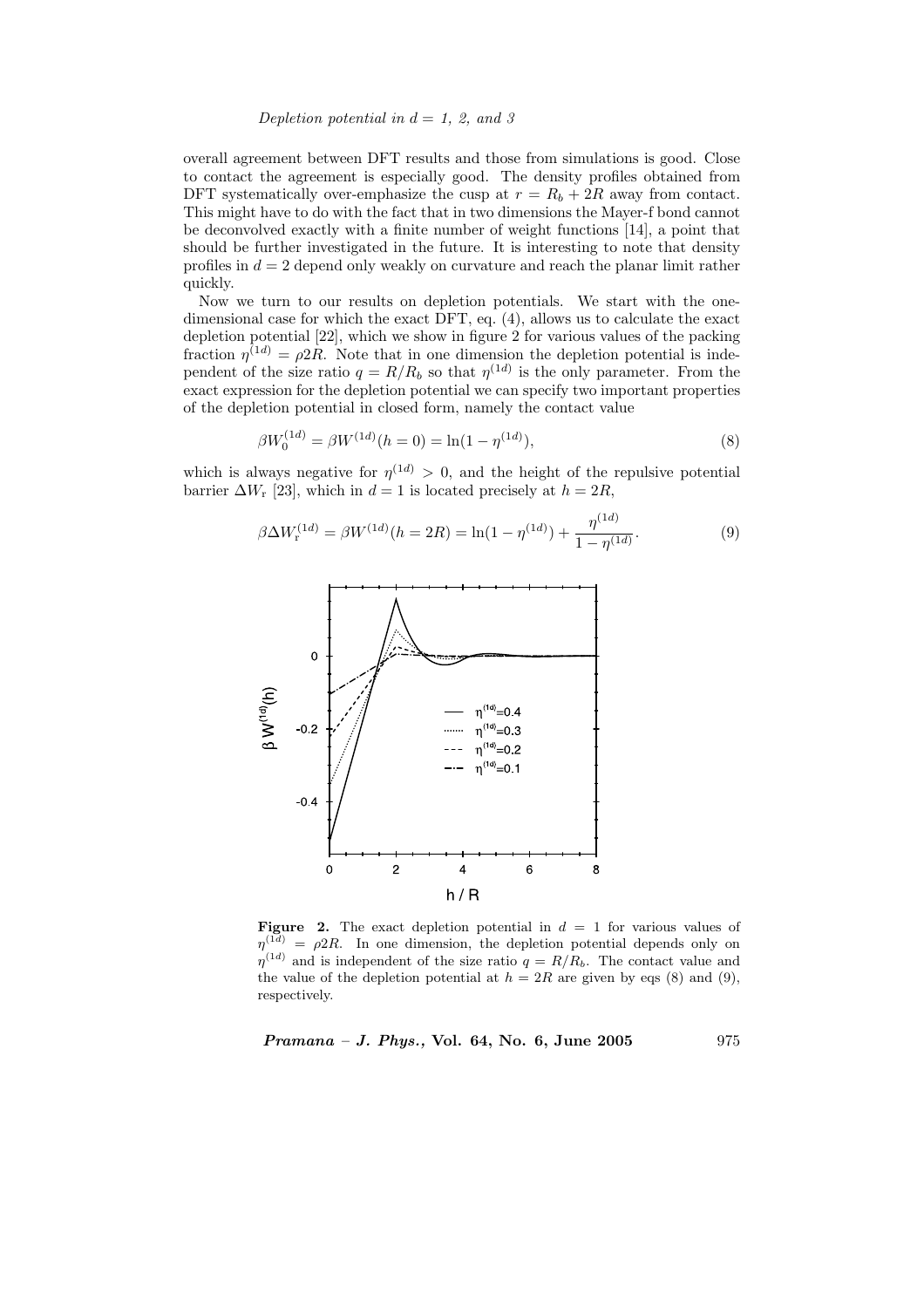For small separation between the big particles,  $h \leq 2R$ , the depletion potential increases linearly with h and the slope is given by the pressure. At  $h = 2R$  there is a cusp, caused by the fact that for  $h \geq 2R$  there can be small particles between two big ones, while for  $h < 2R$  there are none and reducing the separation h between the big particles increases the accessible 'volume' for the small spheres in the system linearly and causes the grand potential of the system to increase correspondingly. This argument cannot be applied in higher dimensions. For larger separations,  $h > 2R$ , the depletion potential displays an exponentially damped oscillatory behavior [2] which is set by the asymptotic behavior of the density profile of the small particles at a single wall or particle.

In two dimensions our results for the depletion potential are obtained numerically from DFT. We show the depletion potential between two big disks in a sea of small disks with a size ratio  $q = R/R_b = 0.2$  in figure 3. Again we find a cusp at  $h = 2R$ , which however, seems to be over-emphasized by the approximate DFT similar to the case of the density profiles shown in figure 1. In the region  $h < 2R$ the behavior of the depletion potential is not linear as in  $d = 1$  and the deviation from linearity becomes more pronounced with increasing packing fraction. In  $d > 1$ the depletion potential depends, in addition to the packing fraction, also on the size ratio  $q = R/R_b$  between the small and the big particles. The depth of the depletion potential at contact as well as the height of the potential barrier and the amplitude of the oscillations for  $h > 2R$  increase as q decreases. In ref. [8] the disk–disk depletion potential within Asakura–Oosawa (AO) [1] approximation was given. This approximation neglects correlation effects and hence is valid for small packing fractions of the small particles. An excellent approximation for the contact



Figure 3. The depletion potential in two dimensions as calculated from DFT for various values of  $\eta^{(2d)} = \rho R^2 \pi$  and a size ratio  $q = R/R_b = 0.2$ . The cusp at  $h = 2R$  results in a jump of the depletion force at this position.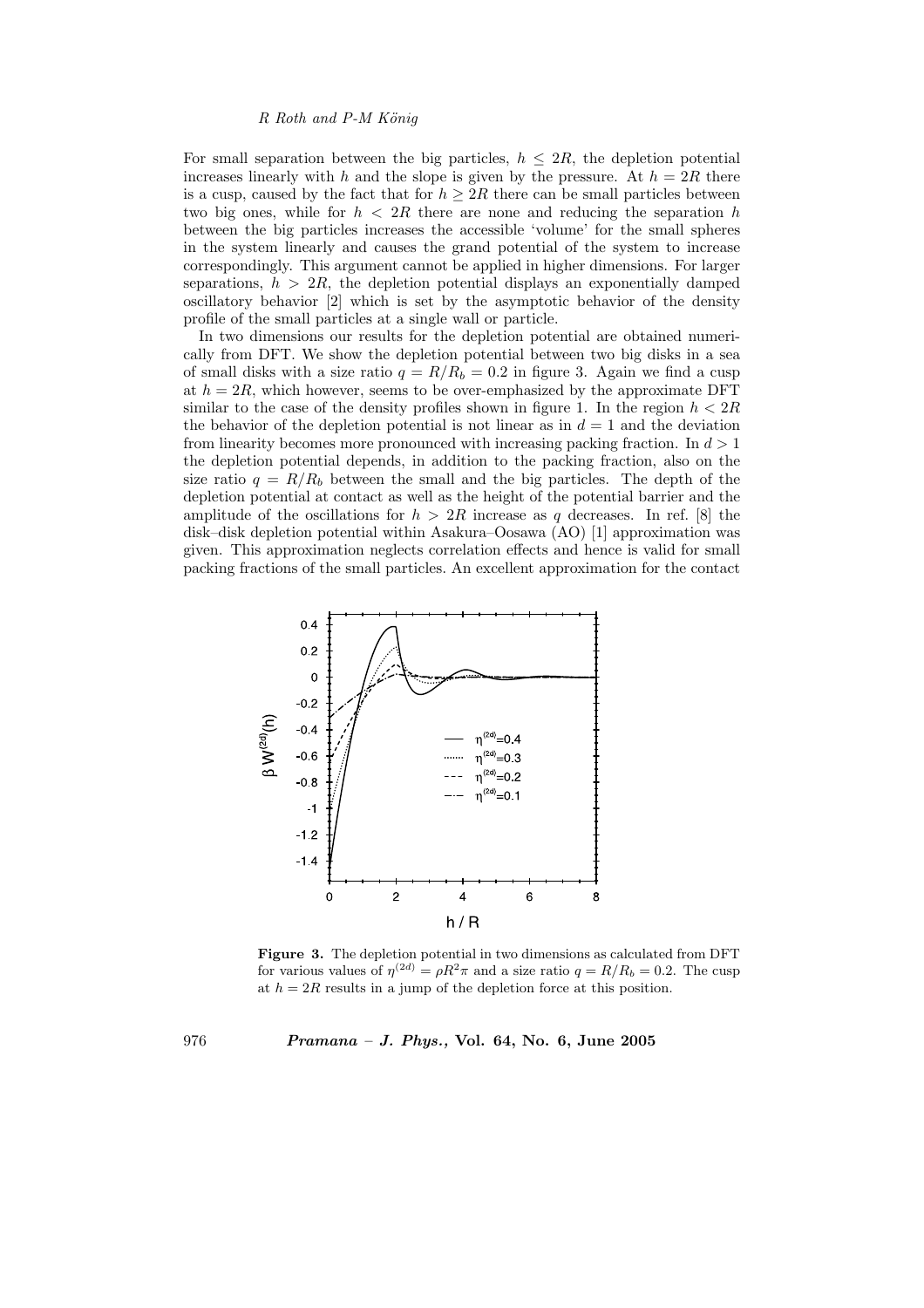## Depletion potential in  $d = 1, 2,$  and 3

value  $\beta W_{\text{AO}}^{(2d)}(h=0) \approx -\eta^{(2d)} 2/\pi (1.88562/\sqrt{q} + 0.65996\sqrt{q})$  was given for  $q < 0.5$ and  $\eta^{(2d)} \to 0$  [8]. Here we propose an empirical parametrization for the contact value of the disk–disk depletion potential in  $d = 2$  by using the geometrical factor of the Asakura–Oosawa potential and the dependency on the packing fraction of the small disks from the exact one-dimensional result, eq. (8), and we obtain

$$
\beta W_0^{(2d)} = \beta W^{(2d)}(h=0) \approx \ln(1 - \eta^{(2d)}) \frac{2}{\pi} \left( \frac{1.88562}{\sqrt{q}} + 0.65996\sqrt{q} \right),\tag{10}
$$

which recovers the Asakura–Oosawa results for small values of  $\eta^{(2d)}$  and is in excellent agreement with our numerical results obtained from DFT up to a packing fraction of  $\eta^{(2d)} = 0.5$  and for all size ratios we studied down to  $q = 0.1$ .

A comparison between our results for the  $d = 2$  depletion potential and that from ref. [8] shows that the results are similar, but the agreement clearly is not quantitative. One difference between the present results and those from ref. [8] is that the depletion force from DFT is discontinuous at  $h = 2R$  whereas it is continuous from integral equations and from simulations in ref. [8].

In figure 4 we compare the disk–disk depletion potential (dotted line) with the corresponding wall–disk result (full line) for a size ratio  $q = 0.2$  and a disk packing fraction of  $\eta = 0.3$ . Purely geometrical arguments within the Asakura–Oosawa approximation predict that the wall–disk potential has to be more attractive for



Figure 4. A comparison between the disk–disk (dotted line) and the wall– disk (full line) depletion potential for  $\eta^{(2d)} = 0.3$  and  $q = R/R_b = 0.2$ . If q is small enough, one can obtain the wall–disk depletion potential from the corresponding disk–disk results by multiplying it by a geometrical scaling factor of  $\sqrt{2}$ .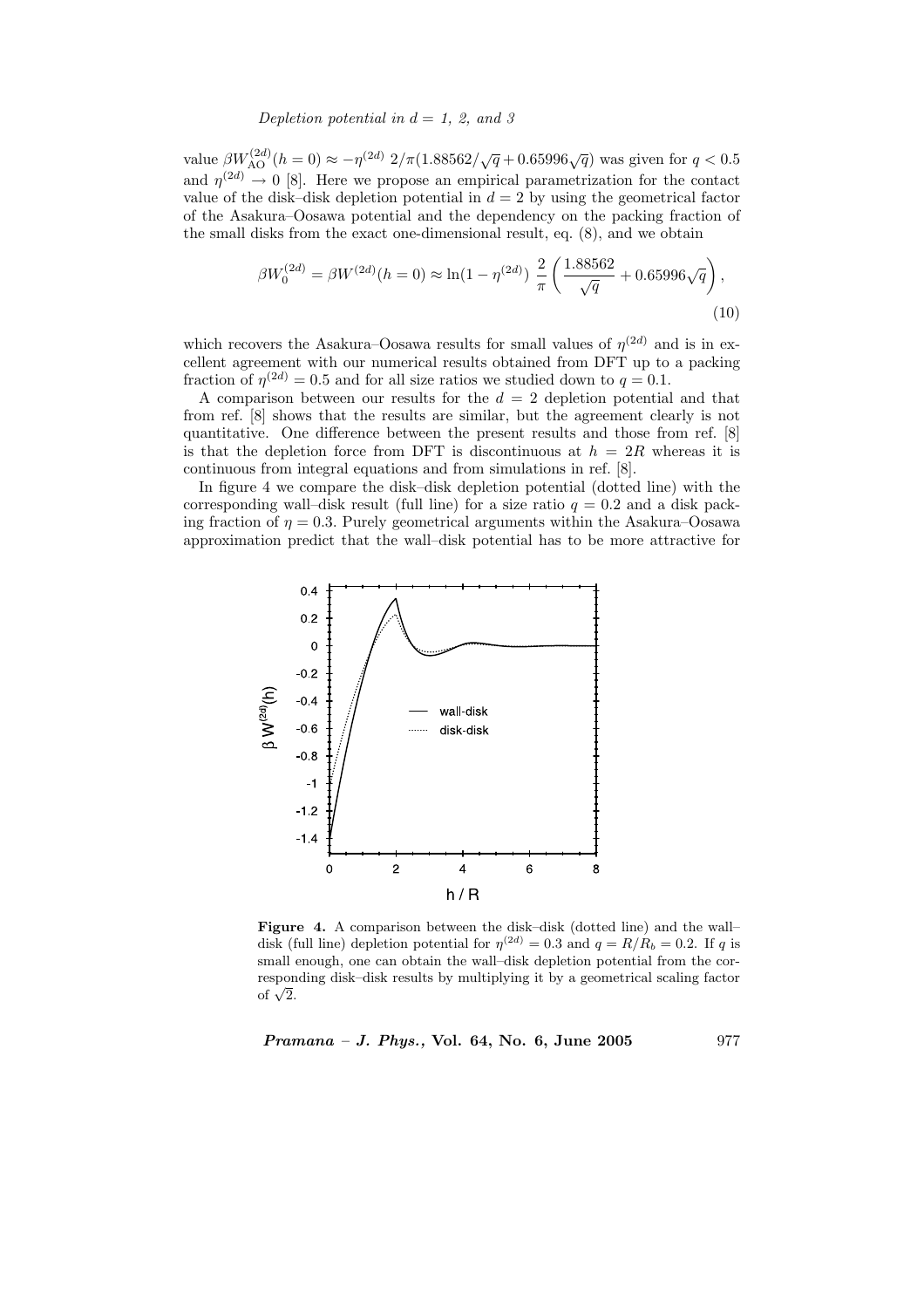small values of h than the disk–disk potential. For small enough size ratios  $q$  there is a simple scaling between these two results and we find the scaling factor to be  $\sqrt{2}$ to leading order in  $q$ , i.e. the wall-disk potential can be obtained by multiplying the disk–disk result by  $\sqrt{2}$ . We verified this scaling behavior for the potentials shown in figure 4 as well as for many other potentials at different values of  $\eta^{(2d)}$  and different size ratios q. It is also interesting to note that, given q is small enough, the same scaling holds to a very good approximation between a disk–disk depletion potential with size ratio q and one with size ratio  $q' = q/2$ , i.e., the wall-disk depletion potential shown in figure 4 is almost indistinguishable from a disk–disk potential at the same packing fraction but a size ratio  $q = 0.1$ .

We show the well-studied [2] case of a sphere–sphere depletion potential in  $d = 3$ for various values of  $\eta^{(3d)} = \rho 4\pi/3R^3$  in figure 5. The potential is smooth even at  $h = 2R$ , but the force, i.e., the negative of its derivative w.r.t. h, displays a cusp at this position [2].  $W^{(3d)}(h)$  shows an even stronger dependency on the size ratio q than its two-dimensional counterpart. For a given size ratio and packing fraction the potential at contact is more negative in  $\tilde{d} = 3$  than in  $d = 2$ , which is more negative than the potential in one dimension, i.e.  $W^{(3d)}(h=0) < W^{(2d)}(h=0)$  $W^{(1d)}(h=0)$ . The first potential barrier is also most pronounced in  $d=3$  as can be seen in figures 2, 3 and 5. The position of the first potential barrier is located at a position  $h < 2R$  which strongly depends on  $\eta^{(3d)}$ : for small values of  $\eta^{(3d)}$  it is located at  $h \approx 2R$ , while it is at  $h \approx R$  for  $\eta^{(3d)} = 0.4$ , as is shown in figure 5.

For the three-dimensional depletion potential it is known that for a sufficiently small size ratio  $q$  there is a scaling between the wall–sphere and sphere–sphere geometry with a scaling factor of 2 to leading order in  $q$ , i.e. the difference between these two geometries is stronger than in  $d = 2$ , where the scaling factor is  $\sqrt{2}$ .



Figure 5. The depletion potential between two spheres in three dimensions for various values of  $\eta^{(3d)} = \rho 4\pi/3R^3$  and a size ratio  $q = R/R_b = 0.2$ .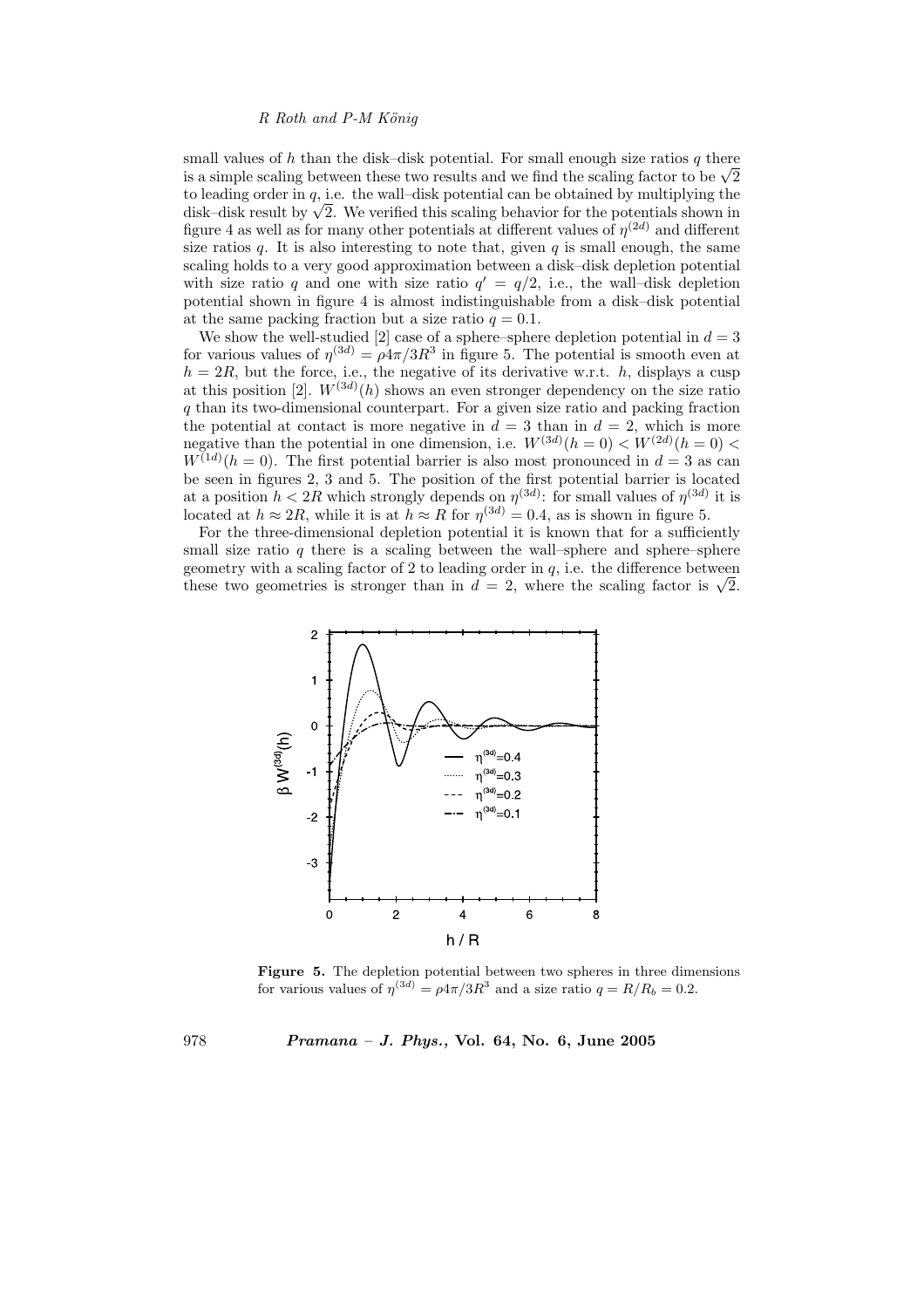The same scaling holds, as in the two-dimensional case, to a good approximation between two sphere–sphere depletion potentials with size ratios q and  $q' = q/2$ .

#### 4. Discussion

We have presented depletion potentials between hard spheres in  $d = 3$ , between hard disks in  $d = 2$  and between hard rods in  $d = 1$  obtained from the same general approach within FMT. We find that in all three cases the depletion potentials have some common features: at short distances the potential is always attractive and the contact value at  $h = 0$  depends on the packing fraction and in  $d = 2$  and 3 also on the size ratio  $q$ . The depletion potential increases monotonically until the first potential barrier at  $h = 2R$  in  $d = 1$  and at  $h \leq 2R$  in  $d = 2$  and 3. From the first potential barrier to  $h \to \infty$  the depletion potential displays an exponentially damped oscillatory behavior which is given by the asymptotic decay of the density profile of the small particles around a single big one [2].

In  $d = 1$  we give the exact contact value of the depletion potential and the exact value at the first potential barrier at  $h = 2R$ . From the result in one dimension, we give an empirical parametrization of the potential at contact in  $d = 2$ , which is in excellent agreement with our numerical findings. In three dimension the behavior is more complicated at high values of the packing fraction which prohibits a simple parametrization along similar lines.

We verify that in  $d = 3$  the sphere–sphere and the wall–sphere potentials and in  $d = 2$  the disk-disk and wall-disk potentials are related through a simple geometrical scaling with a factor of 2 and  $\sqrt{2}$ , respectively. A similar scaling also connects sphere–sphere or disk–disk depletion potentials with size ratios q and  $q' = q/2$ .

#### Acknowledgements

It is a pleasure to acknowledge useful discussions with Ramon Castañeda-Priego.

#### References

- [1] S Asakura and F Oosawa, J. Chem. Phys. 22, 1255 (1954)
- [2] R Roth, R Evans and S Dietrich, Phys. Rev. E62, 5360 (2000)
- [3] C Bechinger, D Rudhardt, P Leiderer, R Roth and S Dietrich, Phys. Rev. Lett. 83, 3960 (1999)
- [4] L Helden, R Roth, G H Koenderink, P Leiderer and C Bechinger, Phys. Rev. Lett. 90, 048301 (2003)
- [5] R Roth, J. Phys.: Condens. Matter 15, S277 (2003)
- [6] M Brunner, C Bechinger, W Strepp, V Lobaskin and H H von Grünberg, *Europhys.* Lett. 58, 926 (2002)
- [7] C Lutz, M Kollmann and C Bechinger, *Phys. Rev. Lett.* **93**, 026001 (2004).
- [8] R Castañeda-Priego, A Rodriguez-Lopez and J M Mendez-Alcaraz, J. Phys.: Condens. Matter 15, S3393 (2003)